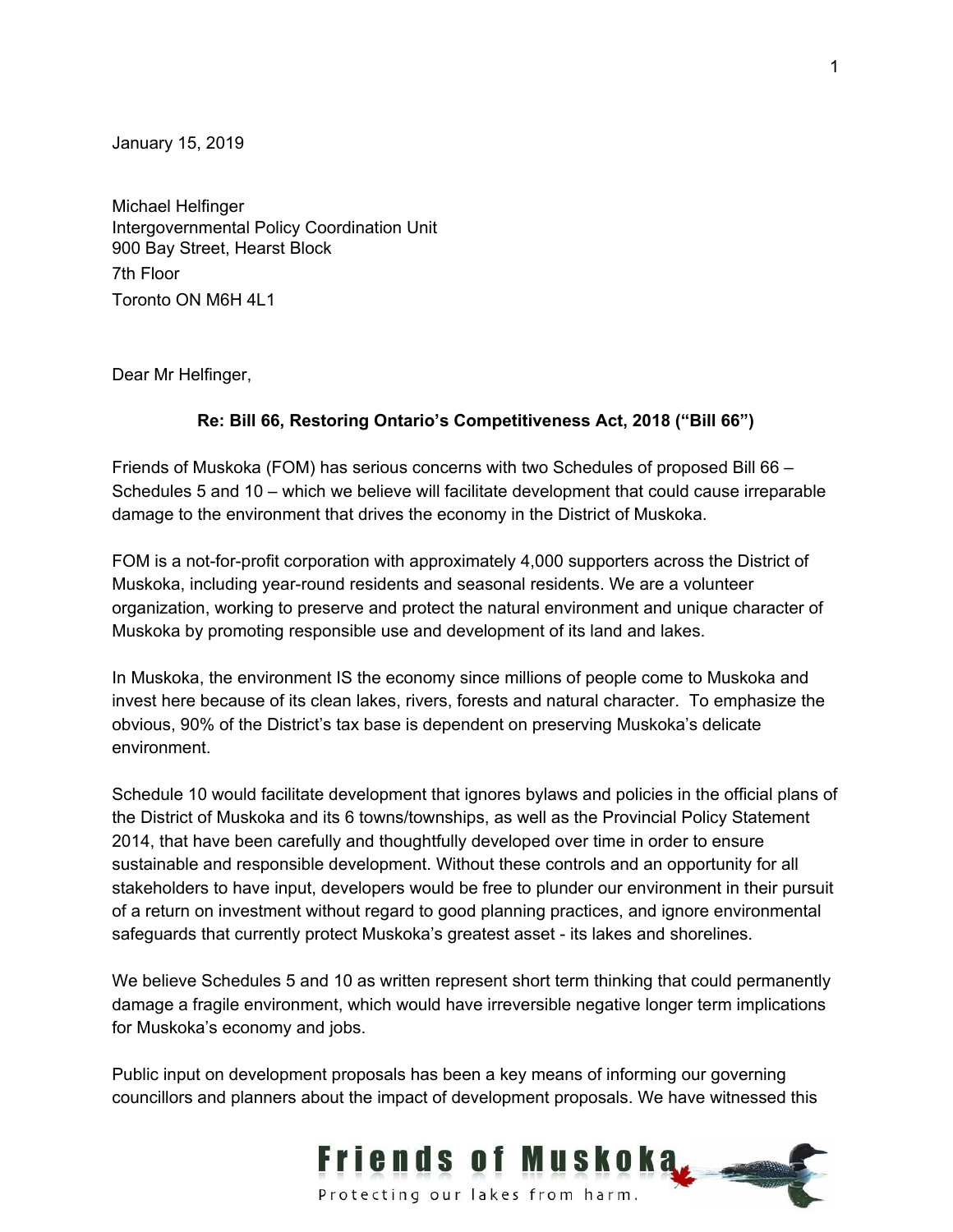first-hand on numerous occasions where public input has informed Council in a manner that led them to make a different decision than initially recommended by their planning staff. By eliminating advance public notice of open-for-business development proposals, Schedule 10 is removing a valuable source of information for municipal government to consider in their decisions.

Muskoka's environment is already under threat from unsustainable development, with an increasing number of toxic blue-green algae blooms in its lakes that make the lake water poisonous for drinking and swimming. Water filtration systems are ineffective at destroying the toxins. Last summer your government announced it was making \$5 million investment to ensure the protection of the Muskoka watershed. This is very much in keeping with Conservative values of protecting our natural assets; however, Schedules 5 and 10 are inconsistent with these values.

Although we support cutting unnecessary government 'red-tape' and job creation, FOM believes that Schedules 5 and 10 are a short-sighted approach – allowing developers to ignore environmental protections will only hurt our economy that is driven by the environment.

FOM also has serious concerns with the negative implications of Schedules 5 and 10 on the water supply, farmland and greenspaces across Ontario generally, and the undemocratic manner in which they would permit municipal governments to exclude the public from development discussions.

The Ontario public cares deeply about clean air, clean water and our natural spaces. We expect no less from our government -- especially one that promised early in its mandate to 'come down heavy' on polluters. Voters in Muskoka and Parry Sound have returned an Ontario Conservative MPP for the last 19 years and for 66 of the past 74 years (and a federal Conservative MP for the last 12 years). An environmental problem tied to Bill 66 would put future Conservative success in jeopardy.

We urge you to remove Schedules 5 and 10 from Bill 66.

Sincerely,

Laurie Thomson President, Friends of Muskoka

Don Lang Chair, Friends of Muskoka